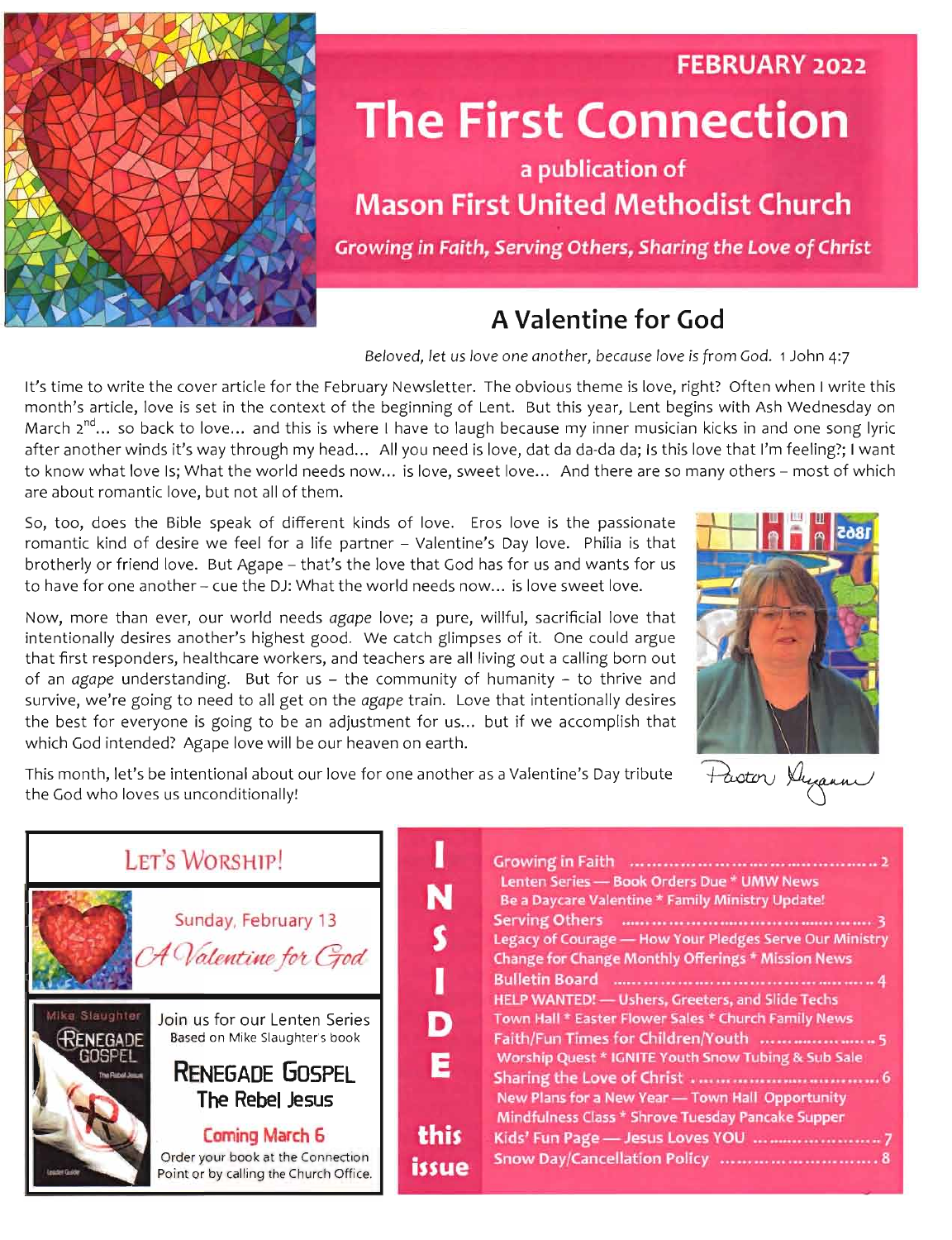### **GROWING IN FAITH...**



Join us for our Lenten Series Based on Mike Slaughter's book

#### **RENEGADE GOSPEL** The Rebel Jesus

#### **Coming March 6**

Order your book at the Connection Point or by calling the Church Office.



#### **BE a VALENTINE** for the DAYCARE

Every weekday, the children served by Mason Christian Child

uses consistently: snacks, juice,

for the center, simply take  $\frac{1}{2}$  take the tag  $\frac{1}{2}$  tag  $\frac{1}{2}$  and  $\begin{bmatrix} \bullet \\ \bullet \\ \bullet \end{bmatrix}$ <br>brop internet in the church of the church of the church of the church of the church of the church of the church of the church of the church of the church of the church of the church of the church of  $\begin{bmatrix} \mathbf{R} \\ \mathbf{R} \\ \mathbf{R} \\ \mathbf{R} \\ \mathbf{R} \\ \mathbf{R} \\ \mathbf{R} \\ \mathbf{R} \\ \mathbf{R} \\ \mathbf{R} \\ \mathbf{R} \\ \mathbf{R} \\ \mathbf{R} \\ \mathbf{R} \\ \mathbf{R} \\ \mathbf{R} \\ \mathbf{R} \\ \mathbf{R} \\ \mathbf{R} \\ \mathbf{R} \\ \mathbf{R} \\ \mathbf{R} \\ \mathbf{R} \\ \mathbf{R} \\ \mathbf{R} \\ \mathbf{R} \\ \mathbf{R} \\ \mathbf{R} \\ \mathbf{R} \\ \mathbf{R} \\ \mathbf{$ determent on det en det en de soudant de la possible de la possible de la possible de la possible de la possible de la possible de la possible de la possible de la possible de la possible de la possible de la possible de l **Thank** You for supporting and the supportion of the supportion of the supportion of  $\mathcal{W}$  of  $\mathcal{W}$  is the supportion of  $\mathcal{W}$  . Care Center (MCCCC) downstairs are not only learning ABC's and 1-2-3's, but they are also learning Bible stories, songs, prayers, friendship skills, and so much :<br>e more. They are growing in faith without even realizing it - "Jesus Love Me" isn't just something they sing.

CCCs, ray from the form projects we do for our church and UMW.<br>Examples we do for our Church and UMW.<br>UMW.  $mb \epsilon$ made a trip upstairs as their morning walk - to see all the Christmas décor. When asked who was lying in the manger scene, they knew it was "Baby Jesus," and one little girl even added (with no prompting) "Christmas is really a birthday for Jesus."

In February, Tami Boyic, MCCCC's Director, puts hearts on the center's bulletin board, located on the east wall

at in: oo AM, Afternoon Circle at 6:30PM, and Evening Circle at 6:30PM. You will hear more in the church bulletin. Having the church bulletin. Having the church bulletin. Having the church bulletin. Having the church bulle meeting on the same day will make it easier for church state it easier for church state and for church state as well. How good it will be to be to be to be to have all three meetings on Tuesday, February 22, with Morning Circle 12, with Morning Circle 12, with Morning Circle 12, with Morning Circle 12, with Morning Circle 12, with Morning MGthodiSt see this in our meetings and when we work together in the kitchen or one of the many other ery elov tf is in "I couldn't help studies", A but the other night. I couldn't help but the other night. I could but the other night. I could but the other night. I could but the other night. I could but the other night. **Cologies** 3:23 "Work will be a set of the william of the william of the william of the set of the set of the set of the set of the set of the set of the set of the set of the set of the set of the set of the set of the se e are planning to have circle meetings on February 22 after our COVID his planning in After our COVID his work in After our COVID his work in a factor our COVID his work in a formation of the covid his covid his covid his rd he cord rather than for the cord rather than  $\mathbf{h}$  and  $\mathbf{h}$  and  $\mathbf{h}$  and  $\mathbf{h}$  and  $\mathbf{g}$  and  $\mathbf{g}$  and  $\mathbf{g}$  and  $\mathbf{g}$  and  $\mathbf{g}$  and  $\mathbf{g}$  and  $\mathbf{g}$  and  $\mathbf{g}$  and  $\mathbf{g}$  and  $\mathbf{$ in the Fellowship Hall. They list certain items which the center uses consistently: snacks, juice, detergent, etc. To be a valentine for the center, simply take the tag off the board, purchase the item, and drop it off in the church office.

Thank You for supporting  $-$ 



# **FAMILY MINISTRIES** Did you know?

Worship Quest has grown from an average of 2 children to now 7 children ranging in ages from 4-9. Can I get an AMEN?!?! We are happy to have new families attending church and are even more thrilled to see young new faces downstairs! As a result of

this growth, we needed help and are very chertain ise a in the Fellowship Hall<br>ear they list<br>in the Fellowship Hall<br>early list really a birthday for A pleased to welcome Sierra Zanger to our staff. Sierra's expertise and experience with children (she works in our daycare), and her connection to this church make her a perfect fit. She will assist in the children's area on Sundays and in the nursery as needed.



IGNITE, our youth group for middle and high schoolers is going strong! We have 10-12 active, enthusiastic participants in our events and gatherings. IGNITE is always looking to grow our group, as well as our faith. We meet twice a month for fun and

on the center's bulletin board, located on the east plane in the east wall results in the east wall are discussed the Christmas decore. When as Nov to correct who was lying in the Christmas lying in the Christmas lying in the Christmas lying in the Christmas lying in the Christmas lying in the Christmas lying in the Christmas lying in stories, songs, prayers, friendship skills, and so much and Ching ys and the assumed and but they are also learning Bibles are also learning Bibles are also Care Center (MCCCC) downstairs are not only learning the control of the second of the second state of the second state of the second state of the second state of the second state of the second state of the second state of In February, Tami Boyte, Puts hearts hearts hearts hearts hearts hearts hearts hearts hearts hearts hearts hear<br>Director, puts hearts hearts hearts hearts hearts hearts hearts hearts hearts hearts hearts hearts hearts hear little girl even added (with as exampted added (with no prompt) "Christmas" "Christmas" "Christmas" "Christmas is a structure at it macked grious," and a baby Jesus, they are "Baby Jesus," and one scene, they are "Baby Jesus," and one scene, they are "Baby Jesus," and "Baby Jesus," and "Baby Jesus," and "Baby Jesus," and "Baby Jesus," and "Baby Jesus," met a trip upstand paintified wave, walk — to see all and paintified walk — to see all and paintified walk — to see all and paintified walk — to see all and walk — to see all and walk — to see all and walk — to see all and . a cember, the Toddae 18 wears), a same of the Toddae 18 years. it me" is a me" is a me" is a me" is a me" is a me" is a me" is a me" is a me" is a me" is a me" is a me" is a<br>"Is a me" is a me" is a me" is a me" is a me" is a me" is a me" is a me" is a me" is a me" is a me" is a me" i more. They are growing in faith with a faith without even realize the collocal 11 union served by Marson Christian Christian Christian Christian Christian Christian Christian Christian Ch<br>Served Child Child Child Christian Christian Christian Christian Christian Christian Christian Christian Chris<br>Child Child hc<br>נוזמן<br>Dioline<br>אפי של fellowship, These awesome youth do a great job serving our church, serving our community, and serving spaghetti! Next up is our Super Bowl Sunday Sub Sale. How many would you like to order? As of right now, we have 11 people going on our Mission Trip to WV this summer, so these fundraisers are very helpful in meeting our financial obligations.



MOPS is our new ministry for moms with young children. We are very excited to get this off the ground because of the great<br>need for young moms to connect with other moms to not feel<br>so alone on their motherhood journey. Our goal is

**A** all moms with  $\frac{1}{2}$  in the ministry for moment of  $\frac{1}{2}$  in the ministry for  $\frac{1}{2}$  in the moment of  $\frac{1}{2}$  in the moment of  $\frac{1}{2}$  in the moment of  $\frac{1}{2}$  in the moment of  $\frac{1}{2}$  in the moment of financial or<br>helds.<br>reduces fundration that it were all the shines of the same of the service of the service of the service of the service of the service of the service of the service of the service of the service of the service of the service of the fellowship. The sense are great in the great section of the great section of the sense of the great section of the section of the section of the section of the section of the section of the section of the section of the se velige as international as well as well as well as a month for formal controller and for formal and for function  $\mathbf{u}$ events virre<br>entere<br>nis sitely the 10-12 active, enthusiastic participants in the 10-12 active, entitled and the 10-12 active and the 1 erger<br>geneemde<br>gh assist in the children's area on Sundays area on Sundays area on Sundays area on Sundays area on Sundays area on Sundays and in the Sundays area on Sundays area on Sundays area on Sundays area on Sundays area on Sundays an are soop arab are wiw because of the great to great to great to great to great to great the ground because of the great some sections of the ground because of the ground because of the ground because of the ground because on a mission Trip to Mission Trip to Mission Trip to Mission Trip to Mission Trip to Mission Trip to Mission Tr order as of the local condition of the now of the condition of the condition of the condition of the condition of the condition of the condition of the condition of the condition of the condition of the condition of the co Sum out out out of the top of the top of the top of the top of the top of the top of the top of the top of the top of the top of the top of the top of the top of the top of the top of the top of the top of the top of the t stem whose the model of the model of the model of the space of the super Bowler and the model of the super Bowler and the super Bowler and the super Bowler and the super Bowler and the super Bowler and the super Bowler and serving our church, serving our community, and in the model of the community, and in the model of the model of the model of the model of the model of the model of the model of the model of the model of the model of the mod to meet these mommas where they are and yee jirtaal oo koolee ka middle and high schooleers is good and high schoolers is going to and high school and high school and high schools are and high schoolers is going to and high schools are and high schools is going provide a safe space where they feel seen, heard, and loved. Please consider where you might be able to serve in this Important ministry.





#### Colossians 3:23 "Work willingly at whatever you do, as though you were working for the Lord rather than for people."

to this church make her a perfect fit. She will be a perfect fit. She will be a perfect fit. She will be a perfect fit. She will be a perfect fit. She will be a perfect fit. She will be a perfect fit. She will be a perfect and the silt of the silt of the silt of the silt of the silt of the silt of the silt of the silt of the silt of the silt of the silt of the silt of the silt of the silt of the silt of the silt of the silt of the silt of th **IGNITE** is always looking to grow our controller to grow our controller to grow our controller to grow our controller to grow our controller to grow our controller to grow our controller to grow our controller to grow our I found this verse in my Bible studies the other night. I couldn't help but think how often I see this in our meetings and when we work together in the kitchen or one of the many other projects we do for our Church and UMW.

We are planning to have circle meetings on February 22<sup>nd</sup> after our COVID hiatus in January.

How good it will be to be together again! Our plans are to have all three meetings on Tuesday, February 22, with Morning Circle h<br>h **IGNITION**<br> **IGNITION**<br> **IGNITION**<br> **IGNITION**<br> **IGNITION**<br> **IGNITION**<br> **IGNITION**<br> **IGNITION**<br> **IGNITION**<br> **IGNITION**<br> **IGNITION**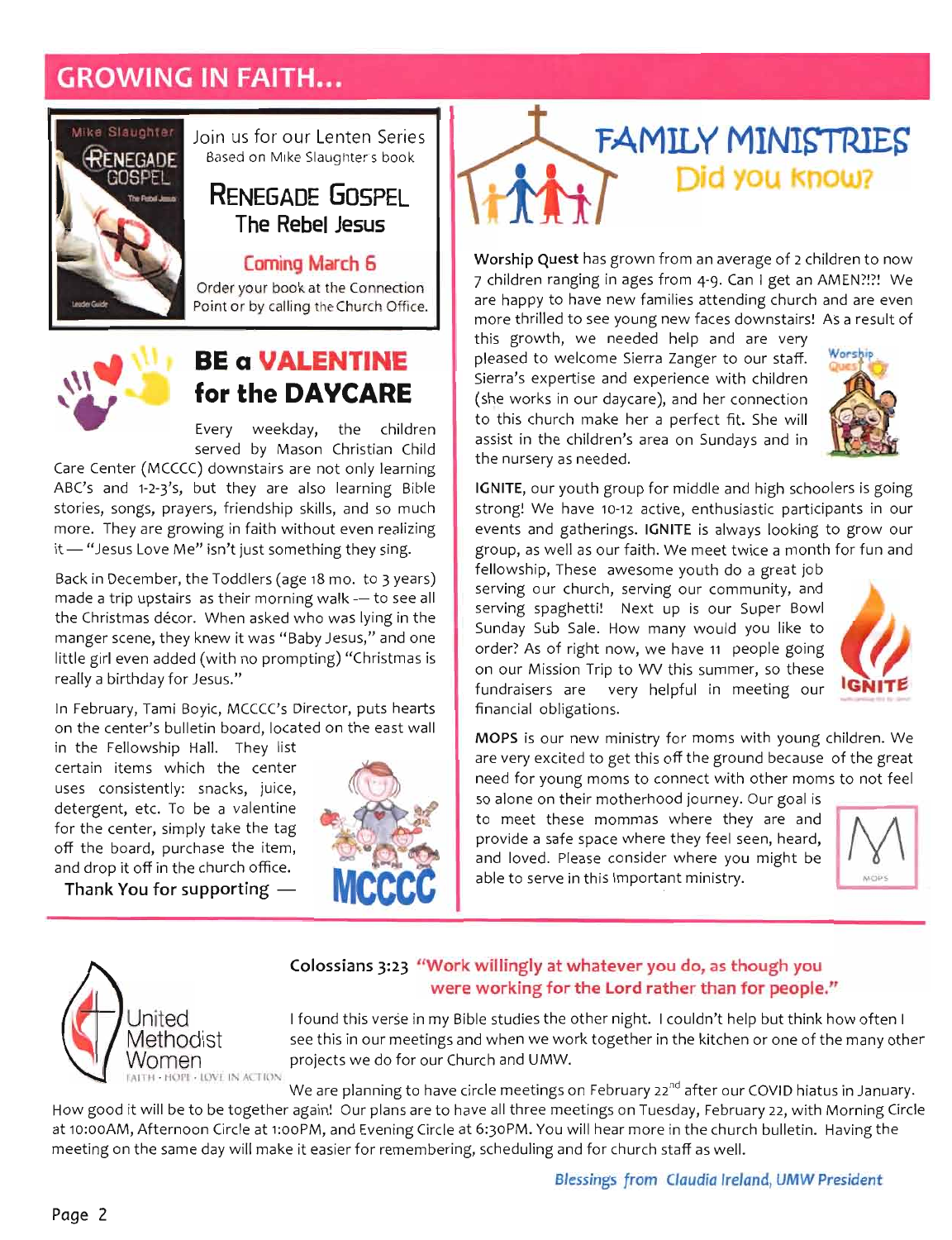### **SERVING OTHERS...**

#### Looking Ahead — Our Legacy of Courage

#### Excerpts from a Financial Report given by Kim Wolfgang, Finance Committee Chairperson, on Sunday, January 16<sup>th</sup>

Several weeks ago, I (and others) spoke with you regarding our pledge drive campaign for 2022. Many of you asked me after that "How did we do?" And I had to say, "I don't know." The process of receiving pledges takes place over many weeks. And even now, the church office is still receiving pledges. In fact, if you haven't turned yours in yet, it's not too late! But the majority of pledges have been received and I am pleased to report on "how we did."

I am very glad to say that the overall amount pledged for 2022 is up over \$35,000 from what was pledged in 2021. We received new pledges from 9 people and 38 of you increased your pledge over last year. Our total pledged amount was almost \$353,000.

But please don't think I'm ignoring those of you who don't pledge but are very faithful in your giving anyway. Or perhaps you un<br>ed<br>the<br>the pledge, but give extra when you can. We are also counting on you! In 2021, unpledged giving amount to \$86,000 - so you can see that you are very important!

**And, orcal mission work:**  $\frac{d}{dt}$  and  $\frac{d}{dt}$  and  $\frac{d}{dt}$  and  $\frac{d}{dt}$  and  $\frac{d}{dt}$  and  $\frac{d}{dt}$  and  $\frac{d}{dt}$  and  $\frac{d}{dt}$  and  $\frac{d}{dt}$  and  $\frac{d}{dt}$  and  $\frac{d}{dt}$  and  $\frac{d}{dt}$  and  $\frac{d}{dt}$  and  $\frac{d}{dt}$  and contributions are welcome and greatly approximated by a contribution of the state of the state of the state of the state of the state of the state of the state of the state of the state of the state of the state of the sta dour<br>
2 phiste<br> **Complete** n'timu varsid blood watery ulay picking the next time you be next the next the next time you be next the next time your conditions of the next time your conditions of the next time your conditions of the next time your con bu Cheem ist this veew this cause of your loose change to aid the cause of your loose and the cause of the cause of the cause of the cause of the cause of the cause of the cause of the cause of the cause of the cause of th **one** *donation for a featured* **mission.**  in <tre itt >u sr ,f <<) In And And And And And And And And A in at the first and first and first and the first and the first and the first and the first and the first and the first and the first and the first and the first and the first and the first and the first and the first and er dinner in the Sunday of the Sunday of the Sunday of the Sunday of the Sunday of the Sunday of the Sunday of the Sunday of the Sunday of the Sunday of the Sunday of the Sunday of the Sunday of the Sunday of the Sunday of our seed contained contained the end of **he end of the end of the end of the end** of **he end** of **he end** of **c** \$86<br>
We ort<sub>1</sub><br>
or y<br>
iga<br> **Poort**<br> **Poort**<br> **Poort**<br> **Poort**<br> **Poort bridge to the church to drop to drop to drop in**<br> **bridge to drop in**  $\frac{1}{2}$  and  $\frac{1}{2}$  and  $\frac{1}{2}$  and  $\frac{1}{2}$  are in  $\frac{1}{2}$  by  $\frac{1}{2}$  and  $\frac{1}{2}$  and  $\frac{1}{2}$  and  $\frac{1}{2}$  and  $\frac{1}{2}$  and  $\frac{1}{2}$ provide help to the result of the set of the set of the set of the set of the set of the set of the set of the set of the set of the set of the set of the set of the set of the set of the set of the set of the set of the s to the church and by other local folks who wish to the church and by other local following to the church and the church and the church and the church and the church and the church and the church and the church and the chur x experies to the get controller of charge. The controller of charges in the charge of charge. The controller of charges in the charge of charges in the charge of charges in the charge of charges of charges in the charge o e in ot a lge an oo get donatedom and get donated and get donated and get  $\alpha$  if ead dedicated in the church, with a dedicated in the church, with a dedicated in the church, with a dedicated in the church, with a dedicated in the church, with a dedicated in the church, with a dedicated in the church, w to the homeless at Ruetter Park in the homeless at Ruetter Park in Lansing.<br>The Homeless at Ruetter Park in Lansing. . <sup>on kite ary 1</sup> items and other necessary items are necessary in the contract of the contract of the contract of the contract of the contract of the contract of the contract of the contract of the contract of the contrac destice<br> **Save up your**<br> **Save up your**<br> **Save up your**<br> **Save up your**<br> **Save up your**<br> **Save up your**<br> **Save up your**<br> **Save up your**<br> **Save up** that ple<br>
an<br> **M**<br>
md<br>
md<br>
mior<br>
eve<br>
eyge The Finance Committee voted to recommend the 2022 budget to Church Council based on these pledges. We feel we have a **LOOSE CHANGE**  good operational budget and are looking forward to planning a celebration for the completion of our mortgage sometime later this year. Your pledges are key to making the missions and ministries of 2022 happen. Thank you for your generosity. Over 185 years ago, five families had a dream of a United Methodist congregation in the wilds of mid-Michigan. Today we all continue their Legacy of Courage. May God continue to bless us in that journey.

#### **New Mission Opportunities!**

#### **LOOSE CHANGE MISSION OFFERINGS**

Save up your loose coins and bring them to church to drop in our "Noisy Bucket". At the end of the month, we will turn them into

rim them into the will turn the most of the most of the second to the second to the second term in the second term in the second term in the second term in the second term in the second term in the second term in the secon We all have loose change rattling around in our pockets, purses, or sometimes deposited in the couch cushions or that jar at home. It's amazing how it adds up! When combined with the contributions from your fellow parishioners, it's a sizeable donation to a specific mission.

ple genins let us al azi t rsh ee local enter recently let us know about **know about how we** can fill it, **how we** can fill it, **how we** can fill it a can fill it also we can how we can fill it also we can how we can how February Loose Change Mission is Heifer International, and it is the controller international, and the controller international, the controller international, and the controller international, and the controller internatio chinue their Legacy of Courage. May God continue to be continued. May God continue to bless us in that in that in that in that in the continue to be continue to be continue to be continue to be continue to be continue to b Last month, even though we had several weeks of online-only worship, people brought in their change during the week  $-$  one person even took hers to the coin machine and brought us the paper money equivalent to add to our collection. We were able to put out our "NOISY BUCKETS" on January 30<sup>th</sup>. In total we were able to bank \$201 from the Loose Change Mission Offering to send to the designated mission for the month - UMCOR Disaster Relief.

**one donation for a featured mission.** designated mission for the month — UMCOR Disaster Relief.<br> **February's Loose Change Mission is Heifer International**, an organization which supports farmers and business owners in 21 countries (including the USA) by empowering them to produce more and market their products better. "Noisy buckets" will be out each week for your loose change to aid this cause!

#### Missions Chair Mike Buckner recently let us know about a local need and how we can fill it,

**tura or**<br> **tura or**<br> **tura** in the packed in the packed in the packed in the packed in the packed in the packed in the packed in the packed in the packed in the packed in the packed in the packed in the packed in the pack **Connection**<br> **Connection**<br> **Connection**<br> **Connection**<br> **Connection**<br> **Connection There** in a program at a program at a program at a property of the set of  $\theta$  and  $\theta$  at a property of  $\theta$  at a property of  $\theta$  at a property of  $\theta$  at a property of  $\theta$  at a property of  $\theta$  at a property of  $\theta$  a **SURVEY BAG**<br> **SURVIVE BAG**<br> **SURVIVE BAG Food Mission**<br> **Food** Mission<br> **Food** Mission<br> **Food** Mission simply by picking up a few extra things the next time you are at the grocery store. Your SURVIVAL BAG contributions are welcome and greatly appreciated!

#### And, of course, other local mission work:

- Dinner in the Park the second Sunday of the month, providing clothing and other necessary items to the homeless at Ruetter Park in Lansing.
- **Schools to the students**<br>**Schools to the students**<br>**SCSS** defined the students follows **Insecurity by providing**<br> **Insecurity by providing**<br> **Insecurity** by providing a bag of groups to a bag of groups to a bag of groups to a bag of groups of groups to a bag of groups and a bag of groups of groups and a bag **omerany** check the year of a second is a new second in the second is a general second in the second  $\alpha$  is a general second in the second in the second in the second in the second in the second in the second in the secon b d **Bu** d ch e d at the particle and a collection box at the *a* Clothing Bank — open the first and third Tuesdays of each month here in the church, with a dedicated group of volunteers who sort and get donated clothing ready for people to get, free of charge. **ch**eatly of the peace are approximated as a periodic section are all the control of the control of the control of the control of the control of the control of the control of the control of the control of the control of th
- ;<br>pp<br>ed<br>, c to the church and by other local folks who wish to provide help to their neighbors in need. Tiny Pantry - It is filled every day through donations





ta Including the USA) by empowering the USA of the products and market the USA of products better. "Noisy bucket the them to product the them to product the them to product the them to product the top the top the top the t good operational budget are looking for the completion for the completion for the completion of our more sometimes and completion for the completion of our more sometimes and completion for the completion of our more somet psso had a dream of a dream of a dream of a dream of a dream of a dream of mid-Michigan. Today we all a dream of mid-Michigan. Today we all a dream of mid-Michigan. Today we all a dream of mid-Michigan. Today we all a drea later this year. You we imissions are key to make to make the ministries of 2022 happen. Thank you for you for you for you for you for you for you for you for you for you for you for you for you for you for you for you for designation of the month of the month of the month of the month of the month of the month of the monor of the monor of the monor of the monor of the monor of the monor of the monor of the monor of the monor of the monor of am upir GILES artto put (190<sup>m)</sup> mone to a dividend to a four collection. We were able to put out of the second to put out of the put of the put of the second to put of the second to put of the second to put of the second to put of the second to put of th worship in the brought in the week of the week of the week of the week of the week of the week of the week of the week of the week of the week of the week of the week of the week of the week of the week of the week of the OP ater donation parishioners, it's a specific mission of the specific mission. ferbind "how it adds up a combined with the combined with the contributions from combined with the contributions from combined with the contributions of  $\alpha$ ings by couch couch couch couch could be countered in the coupling of the coupling of the coupling or the coupling or the coupling or the coupling or the coupling or the coupling or the coupling  $\frac{1}{2}$ ter in sy bound in the change of the change rate rate rate rate rate in the change of the change of the change of the change of the change of the change of the change of the change of the change of the change of the change (the fith Intell US of proteing to send to the send to the send to the send to the send to the send to the send person even to the coin machine and brought us to the paper of the paper of the paper of the paper of the paper of the paper of the paper of the paper of the paper of the paper of the paper of the paper of the paper of the Last month, even the development of only we have a several weeks of our controller we have a several weeks of o an organization which supports farmers and business or and business or and business of the 21-There is a program at Mason Public Schools to help students facing weekend food insecurity by providing a bag of groceries to take home, but protein is a need not being filled. So, we have a collection box at the Connection Point for 3 specific items: canned tuna or chicken (packed in water, please) and peanut butter. Donations are appreciated!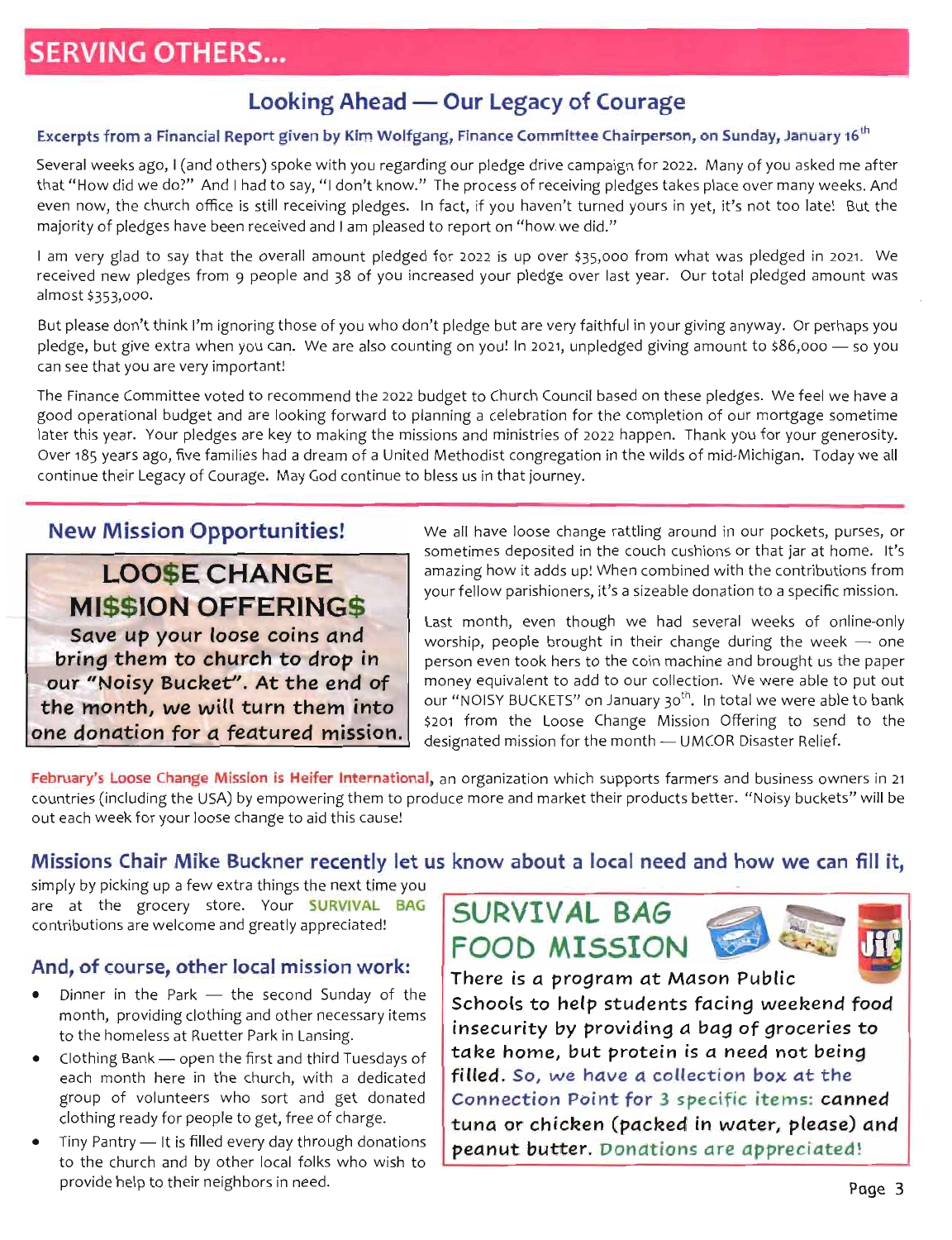#### **BULLETIN BOARD**

#### **WE NEED YOU!**

With three open building entrances and three spots for ushers, we need six friendly volunteers each



Sunday morning to help greet and seat our congregation. If you can help, please sign up at the Connection Point or contact the church office to see what spots we have open on the schedule.

## 20-MINUTE **TOWN HALL MEETING**



al<br>ip e potential potential potential potential potential potential potential potential potential potential potential potential potential potential potential potential potential potential potential potential potential potential flowers that will be a set of the will be a set of the set of the set of the set of the set of the set of the set of the set of the set of the set of the set of the set of the set of the set of the set of the set of the se transform the second term of the second term in the second term in the second term in the second term in the second term in the second term in the second term in the second term in the second term in the second term in the darko ar Friday Sanctuary 1997 glorio<br>Glorio<br>Glorio  $x + y = t$ morning.<br>
as die onling last year, choices with your controller with the controller with the controller with the controller with the controller will be abset of the controller with the controller will be abset of the controller with the controlle  $\frac{d}{dt}$ e trumpetin

 $\overline{I}$  $\frac{2}{\sqrt{2}}$ ti<br>| e a part of the col  $\frac{d}{dx}$  $\frac{B}{\sqrt{2}}$ 

#### **EASTER - COMING SOON!**



e at n Point.

> *Prayers & Healing Wishes to:.*  اA<br>A ta<br>fc פו<br>ד<sup>ו</sup> G<br>Srs<br>Or et<br>ension<br>brown brown whe ا<br>|<br>| Although not until back at Vista Springs Edgewood, wit is<br>de<br>nts April 17<sup>th</sup>, we will start<br>taking orders in March<br>for the pots of spring flowers that will<br>transform the n Milliams. She lived in Net<br>She lived in Networks. She lived in Networks. She lived in Networks. She lived in Networks. She lived in Netwo<br>She lived in Networks. She lived in Networks. She lived in Networks. She lived in nd<br>tr<br>Fr<br>al darkness of the Good es<br>
> us<br>
> stein<br>
> stein<br>
> a recent<br>
> a recent<br>
> a recent<br>
> a recent<br>
> a recent Friday sanctuary into a ua<br>de<br>s v<br>, h glorious garden<br>on Easter Sunday  $\mathfrak{z},$ on m la b. tt th lil fc morning. As we did יי<br>≜, اء<br>tin ips<br>eti<br>. \<br>. fc<br>. C  $\cdot$ <br>h e<br>da<br>io lily. Watch next month for forms, available at the Connection Point.

We really appreciate Elaine Ferris and Tim Crandall who have done the majority of running the slides on normal Sundays - and thanks to Jim Goodwin who did during our latest online-only services. Our slide tech crew would love to have more folks on the team to help fill the schedule. If you can help, please contact the



ı

 $\overline{\phantom{a}}$ 

u a 1/2 hour tutorial o

l.

e NEW COMPUTE

l.

church office, and we will hook you up with someone who can give you a 1/2 hour tutorial on the NEW COMPUTER in the balcony. Don't be shy - Tim says it's "EASY PEASY."

#### **CHURCH FAMILY NEWS**

#### Congratulations to:

 $\overline{\phantom{a}}$ 

R — COMIN

G SOON!

 $\overline{\phantom{a}}$ 

 $\frac{1}{5}$  summer<br>First Supply Supply Supply Supply Supply Supply Supply Supply Supply Supply Supply Supply Supply Supply Supply Supply Supply Supply Supply Supply Supply Supply Supply Supply Supply Supply Supply Supply Su Immediately<br>Immediately<br>Immediately Jerry and Dorothy Spink, who will celebrate their 75<sup>th</sup> Anniversary on February 14<sup>th</sup> — amazing!

e tl<br>am<br>:an<br>rua<br>g e ng!<br><sup>er</sup><br>,<br>nilc<br>el. If you would like to send them a card, you can either drop it off at the church office (prior to February 7) and we will mail it out with others in one big envelope, or you can call the office for their current address.

eir<br>;rai<br><sup>; Cr</sup><br>;<sup>th</sup> | r<br>in<br>Id<br>t**h** Ashley and Brian Crackel on the birth of their son,<br>Elijah James on January  $7^{th}$ . He is the first grandchild<br>for proud grandparents Rhonda and James Crackel. *Be a part of the conversation!* 

- proud<br>**npath**<br>Dodg<sub>'</sub><br>ner sor
- Alfred Weber, on January 19th.
- Nancy Dunivon on the recent passing of her sister and also a niece.
- Larry Vandesande on the January 25<sup>th</sup> passing of his sister, Lynn Williams. She lived in Flint.<br>**Prayers & Healing Wishes to:**.

- **Curri Sympathies are extended** to:<br>**During** to:<br>interface are extended to:<br>reface to: .<br>es<br>at<br>er<br>er **e** bit<br>bit in ivi D.<br>at et *Congratulations* **to;**  • Nancy Dunivo - T<br>Prs<br>at<br>ac<br>ac **r**<br>**r**<br>off<br>at the group it of a<br>at the the the the throup it of a<br>at the the the the throup is the throup in the throup in the throup is the throup in the throup is the throup<br>at the throup is the throup in the throup is Arfield Webster, or a control of the control of the control of the control of the control of the control of the control of the control of the control of the control of the control of the control of the control of the contr of her so which<br>propried references<br>references<br>areferences Kathy Brown who is at home, dealing with health issues and chronic pain.
- anti<br>n. ł<br>e ca<br>ab.<br>?<br>w! src<br>an<br>Dodge<br>Dodge r<br>Paf<br>Ig .....<br>er a recent h<br>Edgewood,<br>nds in assiste Garrett Wheaton after a recent hospitalization. He is  $\bullet$ et<br>. a<br>.e
- n o
- $\bullet$

our church family is admitted. Please let<br> n<br>n<br>dr<br>dr it-<br>vh<br>He te<br>ch u<br>hc<br>en ٦<br>as<br>in: e recent passing of her sister **and** 

#### or you can call the orient address.<br>In all notified address. e waili if achievement with out with a little out with a little out with a little out of the big of the controller out of the controller out of the controller out of the controller out of the controller out of the controll **^ Anniversary on February 14'^** — amazing! rie<br><sub>Jel</sub><br>is is the is the is the is the is the is that is the interaction of the is that if the is the is that if the i<br>is the is the is the is the interaction of the is that is the interaction of the interaction of the i d like to send them a card, you can<br>interpries to see them it repries to the<br>interpries to see the can experience e u Paspior de Spior to February 7<br>e church office (prior to February 7) r<br>Sirida<br>L members/frie e in<br>here bet<br>her brother<br>her d I<br>re<br>ar<br>er rehab/nursing facilities, and hospice care:

- er<br>**it**<br>and<br>and e:<br>a: N<br>Ca<br>bh<br>no in<br>Acio:<br>1 C<br>ar<br>Ilo<br>Dri Green Acres, Mason: Nancy Dunivon, Dick Magsig or<br>nd<br>:al<br>ev  $\bullet$ Beth Grosshans and Jeanette Strickland
- Ingham Co. Medical Care Facility, Okemos: di<br>an<br>L ra<br>'Ol<br>La Char Bush and John Dodge
- The Willows of Okemos: Lew Tibbits
- Vista Springs Edgewood, Lansing: Garrett and Barbara Wheaton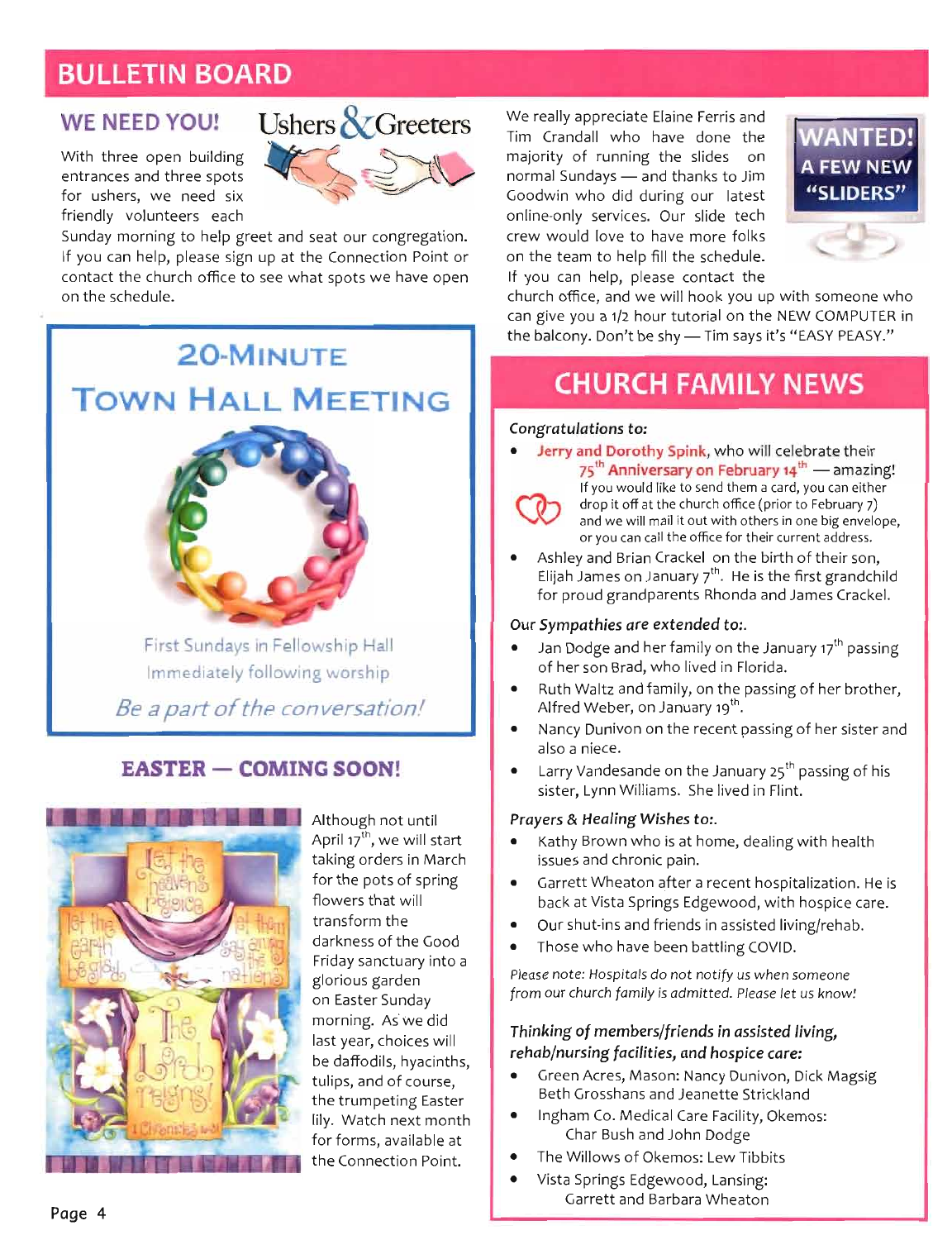#### **OPPORTUNITIES for CHILDREN and YOUTH!**



After our Christmas break, and then our unexpected January break, we are more than eager to get back to Sunday morning Worship Quest! This month, we are diving into some of our favorite Parables and of course, LOVE will be our focus around Valentine's Day. We welcome all children from preschool age 4 through 5th grade. We meet downstairs in the One-Room Sunday School classroom during 9:30 worship on Sunday mornings. Parents, please be sure to come downstairs to sign your children in when you arrive.

For those who need nursery care for children age 3 and under, it is available upon request. Sierra Zanger is the trained caregiver in charge. Please ask an usher if you have a child(ren) and the usher will come find her, as she helps with Worship Quest downstairs until her services are needed upstairs.

|                | Name and the contract of the contract of the contract of the contract of the contract of the contract of the contract of the contract of the contract of the contract of the contract of the contract of the contract of the c |
|----------------|--------------------------------------------------------------------------------------------------------------------------------------------------------------------------------------------------------------------------------|
|                |                                                                                                                                                                                                                                |
|                | Payment is required upon ordering. Subs must be<br>picked up at the church on Sunday, February 13th<br>between 10:45am & 11:45am.                                                                                              |
|                | Six inch sub with ham or turkey, your choice of                                                                                                                                                                                |
|                | Sub with bag of chips and homemade cookie \$10                                                                                                                                                                                 |
|                | One sub per form please.                                                                                                                                                                                                       |
|                |                                                                                                                                                                                                                                |
| Ham            |                                                                                                                                                                                                                                |
| Turkey         | Mustard                                                                                                                                                                                                                        |
| Baby Swiss     | Lettuce                                                                                                                                                                                                                        |
| Colby jack____ | Onion                                                                                                                                                                                                                          |
|                | Please choose 1 meat and 1 cheese                                                                                                                                                                                              |

#### IGNITE Youth Group is gearing up for the **SUPER BOWL SUB SALE!**

tl<br>Senger<br>Mustard **All profits go toward** our Summer 2022 Mission Trip. Post it is in an recon-C リー t t t c o i y w dendiana den diantena den la provision de la comparabilità de la comparabilità de la comparabilità de la compa<br>Ham Mayor (1990)<br>Ham Mayor (1990) Sub with bag of chips and homemade cookie \$10 Checks can be made out to Mason First **UMC.**  Please choose 1 meat and 1 cheese 2 meat and 1 cheese 2 meat and 1 cheese 2 meat and 1 cheese 2 meat and 1 che on<br>Pet<br>Form<br>One Whether you plan to watch the entire game, just the commercials, or nothing at all, let us make your dinner! Be sure to get your order in by Wednesday, February 9th as all subs will be made to order and ready for pick up on Sunday, February 13<sup>th</sup> following the church service, from 10:45-11:45.



All proceeds will benefit the group's Mission Trip this summer. Thank you to everyone for your support!

#### $IGNITE$  is for teens in  $6^{th}$ -12<sup>th</sup> grade.

end Tube — you can see head to the see head to the see her head to the see her head to the see her head to the see her head to the see her head to the see her head to the see her head to the see her head to the see her hea en: Ji<br>Liping – Sibling er<br>Piper: Sibling er<br>Piper: Sibling er If you are not currently receiving emails/texts/reminders about upcoming events from Laurie Reed, our Director of Family Ministries, please call her at the church office 676-9449 or send her an email ner<br>N<br>M her contact list!

9<br>i r<br>ie request at laurie@masonfirst.org so she can make sure you are on<br>her contact list!<br>On Sunday, Jan. 30<sup>th</sup>, twelve of us braved the cold and<br>headed to Hawk Island Park for some winter fun. The conditions were perfect for snowtubing - we had a BLAST!



Left: Sibling rivalry - Max (forefront) and Ella (red tube - you can see her head above Max's hat) ready to race! Below: Max flying down the hill! The rest of the gang: Dawn, Ethan, Lara, Mike, Colin, Alec, Erika, and Dylan. (Laurie was behind the camera of course!)



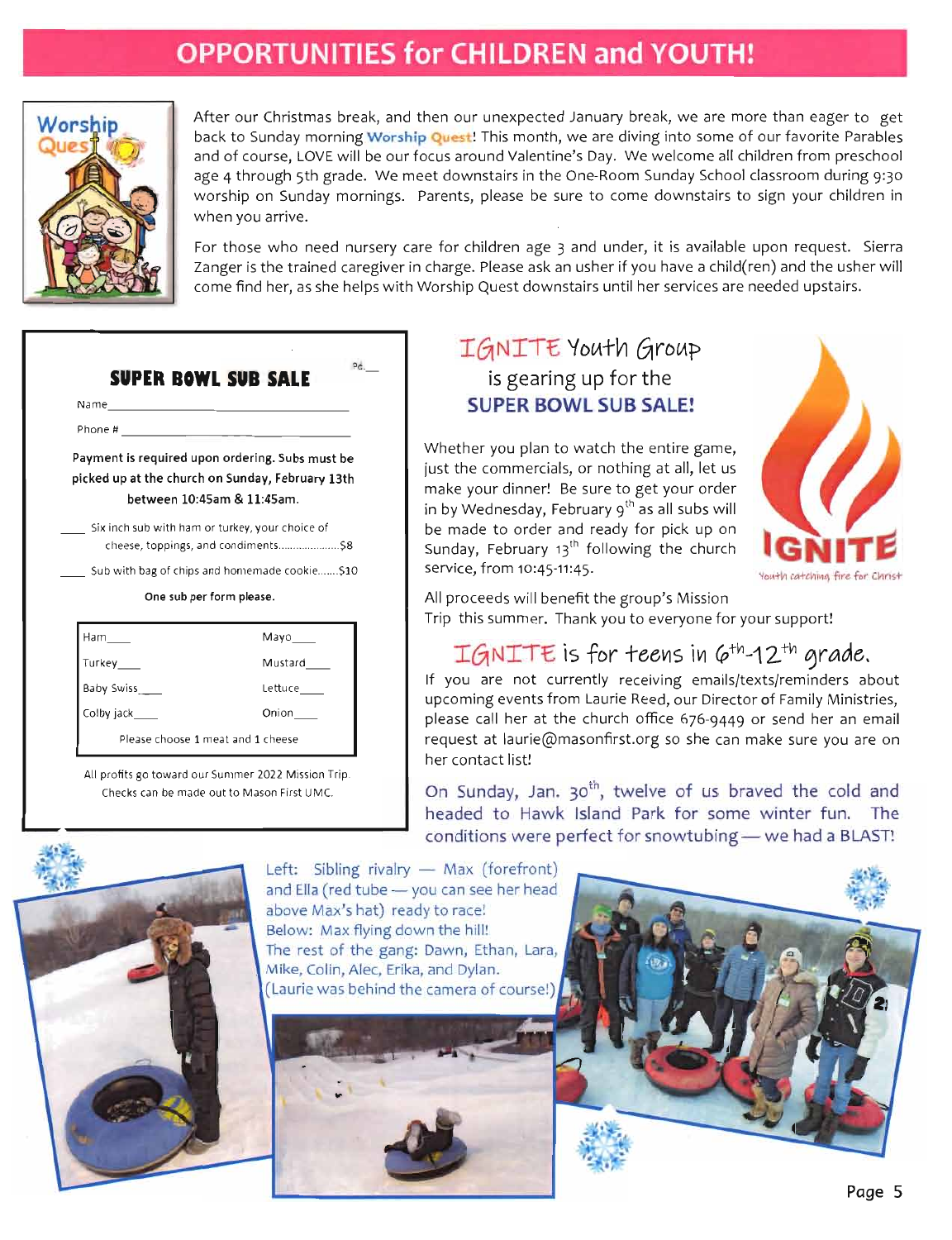#### A New Year for Mason First UMC!

A new year begins for Mason First as we look ahead and try to sort out the strategies for growing in faith, serving others, and sharing the love of Christ in these times and with these challenges. One thing is sure: God has a plan for us, and it's a good one! We just need to be ready roll!

The 2022 pledge report and the proposed budgets were analyzed by the Finance Committee and reviewed by Church Council, and a budget has been approved. Through your faithfulness and God's blessing, we are ready to move into this new year! And the extra good news is that<br>pay off our mortgage likely sometime<br>tuned! ar!<br>.<br>at future<br>future<br>future ar<br>؛<br>a ne<br>or<br>As<br>bo ve<br>hi pay off our mortgage likely sometime this summer. Stay tuned!

The sofes are a part of the same of the same of the same of the same of the same of the same of the same of the same of the same of the same of the same of the same of the same of the same of the same of the same of the sa sie ait ewth kat brake Chair) to express your interest. th<br>exploration<br>Please single<br>internies Arunum Pallitio issisto wite the limit of the social controller with the social controller with the social controller with the controller with the controller with the controller with the controller with the controller with Be like minute Town Witter and also town Hall store the also town Hall store the also town Hall store the also t<br>- the also town Hall store the also town Hall store the also town Hall store the also town Hall store the al น<br>an<br>กล fa<br>
puto<br>
n d<br>
e ta<br>
. w<br>w<br>at y<br>or ur<br>ning<br>haitie a<br>ut<br>ssi ad that the accommodate a more flexible<br>intervaled to accommodate a more flexible<br>ellimities m<br>as<br>en<br>uit facelift to give the |<br>| is<br>| in<br>| jr What's next? As a family of faith, we have had many conversations about our hopes to grow as a church as we e o<br>e o<br>icl broaden our appeal to younger generations. We have had ,<br>ng<br>5<br>. n di<br>| pv<br>| ev |<br>| pa<br>| gl many "open discussions" and we will have more of them as d v<br>to b<br>bic<br>bic p Space<br>
an<br>
b<br>
an<br>
an an<br>n<br>to<br>ne  $\frac{c}{c}$ h<br>hi researched. It's important that you know that no plans will be finalized without opportunities for all voices to be heard. We are in this together!

- f in<br>These sound<br>These new endeavors sound<br>These new endeavors sound<br>the sound the sound that n 100<br>| pp<br>| cottp:<br>| coffee la<br>: †<br>rrs<br>:m to get<br>getorie<br>taams to dat<br>ne *A message from Pastor Suzar)ne*  d.<br>d<br>d t n<br>We -<br>"e<br>: v New Signage - We need better signage around and e<br>Idi<br>Jih<br>eva<br>anra s<br>n<br>: el<br>d<br>me throughout the building to help newcomers find their e de discussion<br>discussion<br>co re<br>id<br>hi g and th n on W<br>ie<br>ing<br>:ec offerings to the community.
- g appearance.<br>G appearance of the control of the control of the control of the control of the control of the control of the<br>C appearance of the control of the control of the control of the control of the control of the con - These two areas are important centers c<br>tality and connection, and they need a littl<br>ft to give them a fresh and inviting appearance. w<br>er:<br>מר P<br>m<br>nv io<br>e<br>ai<br>nd u<br>e:<br>fr tr<br>vc<br>er<br>er ld<br>ng<br>nefot<br>nd iu<br>b t<br>es a<br>giv bu<br>s t<br>lc<br>ity<br>to h t<br>Feida<br>all<br>osp
- Updated Worship Space Our worship space needs to be modernized with sound and lighting and the chancel area redesigned<br>useable space f<sub>1</sub><br>currently asse

Flexi<br>to<br>vors<br>ne c<br>on p a mc<br>siciar<br>*y* tea<br>we o<br>ve onne<br>pay your<br>about *i*e<br>|<br>|cord<br>|to tl<br>m<br>m are curre<br>s and info s and ime<br>ting to yo<br>eraten*:* te exploratory teams! Please sign up at the connection point or ideas and information. If any of these new endeavors sound n u p*i-able* so we

acation<br>ation<br>ation<br>If may be host.<br>And if for<br> *Whal*<br> *A*<br> *A*<br> *M*<br> *Whal*<br> *Mis*<br> *Mis*<br> *Mis* ur<br>**M**<br>re s<br>et:<br>wi<br>as<br>hil v<br>da n<br>si<br>id<br>iv **Example 1**<br>**Example 1**<br>**Example 1**<br>**Example 1**<br>**Example 1**<br>**Example 1**<br>**Example 1**<br>**Example 1**<br>**Example 1** Town Hall Meetings - Be a part of the discussion as we *Evat^gelism Committee Cliair*  ro<br>en<br>**ie**<br>ole<br>iu i **E** Su<br> **E** Halp Hae<br> **E** and the<br> **E** the with<br> **E** rom l envision a new day dawning! On the first Sunday of every month, there will be a 20 minute Town Hall style Q & A session with Pastor Suzanne in Fellowship Hall immediately following worship. You can get your coffee and goodies and be a part of an open conversation about the plans **:**<br>5u<br>in<br>in  *siAWwrt&r. \p6v\ef\f* owr future missions and ministries. We will strictly adhere to the 20 re<br>ut<br>5 0 S ( minute time limit so as to not interfere with Sunday School  *Tmsda^*  class offerings.

A message from Pastor Suzanne

#### Vignettes on Coping and Strengthening the Mind by Mindfulness and Meditation

The Evangelism Committee is once again offering a series of faith-sharing opportunities on Sunday mornings, starting at 10:45 in the upstairs conference room, across from the Fellowship Hall. This will allow participants time to speak with Pastor Suzanne after the service, and/or grab a cup of coffee/other refreshment to bring with you.

These are designed to last 30 minutes  $-$  to give us an elp to other<br>ary 13<sup>th</sup> and ر<br>ماد<br>ماد finally devinalized with opportunities for all  $\mathsf{S}_1$ --<br>ul<br>th<br>th e develope<br>Bigh<br>Vit r<br>f |<br>br<br>A|  $t_0$ <br> $t_1$ <br> $t_2$ <br> $t_3$ n<br>;<br>ee<br>ee . -<br>Th<br>:in t<br>ir or<br>g N<br>in new session offerings will begin February 13<sup>th</sup> and run, in niecar ng tog, so nighin baan k-ho<br>New Signage arounneed betaan k-ho<br>New York n updated loop<br>Dated Loop<br>Dated Loop **s next?** A the sequence listed below, through April 8<sup>th</sup> (not meeting on Easter). They are: ice<br>T<br>I wo eq<br>ist<br>lel<br>tre us<br>ney<br>ay<br>pir er<br>d<br>op

- er<br>fu<br>ss  $\bullet$ Understanding and dealing with stress (2/13)
- $\frac{2}{3}$ Helpful ways to copy with COVID threat (2/20)
- ۷۱<br>ابر<br>آن  $\begin{array}{c} \hline \hline \hline \hline \hline \hline \end{array}$
- $\bullet$
- ilir<br>ith<br>ss<br>, a<br>nd<br>lco  $\epsilon$ e<br>Ma<br>Im<br>Iov d also<br>
n<br>
e<br>
g es<br>a<br>c ita<br>iti<br>d d d<br>sa s<br>y nc<br>ki  $\bullet$ Emotional "triggers" and gaining self-control (3/13)
- $\bullet$
- $\begin{bmatrix} 1 \\ 1 \\ 1 \end{bmatrix}$ v<br>vo<br>vi<br>f "<br>dg<br>ba vt<br>pin<br>fra<br>ati  $\bullet$
- $\bullet$

hospitality and connection, and they need a little

*Submitted by Roger Nelson,* 

- )<br>|/1<br>|4/ Why don't zebras get ulcers? Why do we? (3/20)<br>How the brain and memory works (3/27)<br>Keeping your brain keen and vibrant (4/3)<br>Both sources and hatching of "negative bias" (4/10)  $\begin{pmatrix} 1 \\ 4 \end{pmatrix}$ oi<br>bu<br>re<br>rti  $\bullet$
- $\frac{1}{2}$ "Reframing" negative thinking to "I see now." (4/24)
- A nature walk  $-$  a "calming balm" for most  $(5/1)$
- Comforting thoughts from St. Paul (5/8)

n in the vour all do generations. We had all do generations. We have had a larger generations. We have had Hall - These two areas are important centers of sions of discussions were more more more of the more more of the more of the more of the more of the more of the more of the more of the more of the more of the more of the more of the more of the more of the more of the m s (at ing or cow z)<br>27.4/veer n 8, a ster nt<br>3)<br>bia<br>109<br>200<br>Me no<br>nin<br>thi<br><mark>bn</mark><br><mark>bn</mark> ce<br>ng<br>ng<br>1 to<br>1 yo  $\ddot{\phantom{a}}$ g<br>פ ר<br><mark>itt</mark> )<br>ss<br>. d fc<br>e<br>ea t. F<br>all<br>ed e i<br>at or<br>T We invite you to join us for any/all of the above sessions ol<br>t that appeal to you.

Submitted by Roger Nelson,<br>Evangelism Committee Chair

#### expanded opportunity to reach out an **tuned-interventional**  $\overline{\mathbf{r}}$  $\mathbf{E}$ th o e se<br>e se n Easter). They are: • Understandin E<br>V • Stress, coping, happiness and well-bein • Marital stressors, roles, an • Emotional "triggers" an • How th PANCAR<br>A <mark>\</mark><br>- $\ddot{\phantom{a}}$ • "Reframing" negative thinkin • A nature wal • Comfortin g thoughts for the control of the control of the control of the control of the control of the control of the control of the control of the control of the control of the control of the control of the control of the control S<br>、 that appeal to you.



• Why do we? Why do we? (3/20) why do we? (3/20) why do we? (3/20) why do we? (3/20) why do we? (3/20) why do w y<br>t d memory works (3/27) n<br>Periv<br>P ed to a Shrov<br>ed to a Shrov  $\frac{1}{\sqrt{2}}$ n *c*<br>ana<br>Mi di<br>uffe<br>sig<br>blu to<br>b  $\mathcal{C}$ e re<br>ak<br>sisi<br>sid da<br>tV<br>. co e e<br>"1 o m<br>"a" e ta ho bu<br>Fit<br>ame<br>and intrint  $\frac{1}{5}$ <br>Sseries SN<br>N<br>M rea<br>Pri<br>1<sup>5</sup><br>Alm Free will offering - Proceeds will benefit our r<br>M  $\mathsf{T}$ , wv fnis summer.<br>† from 5pm-7p<br>• Compation Orint d run, in table so we can plan for you!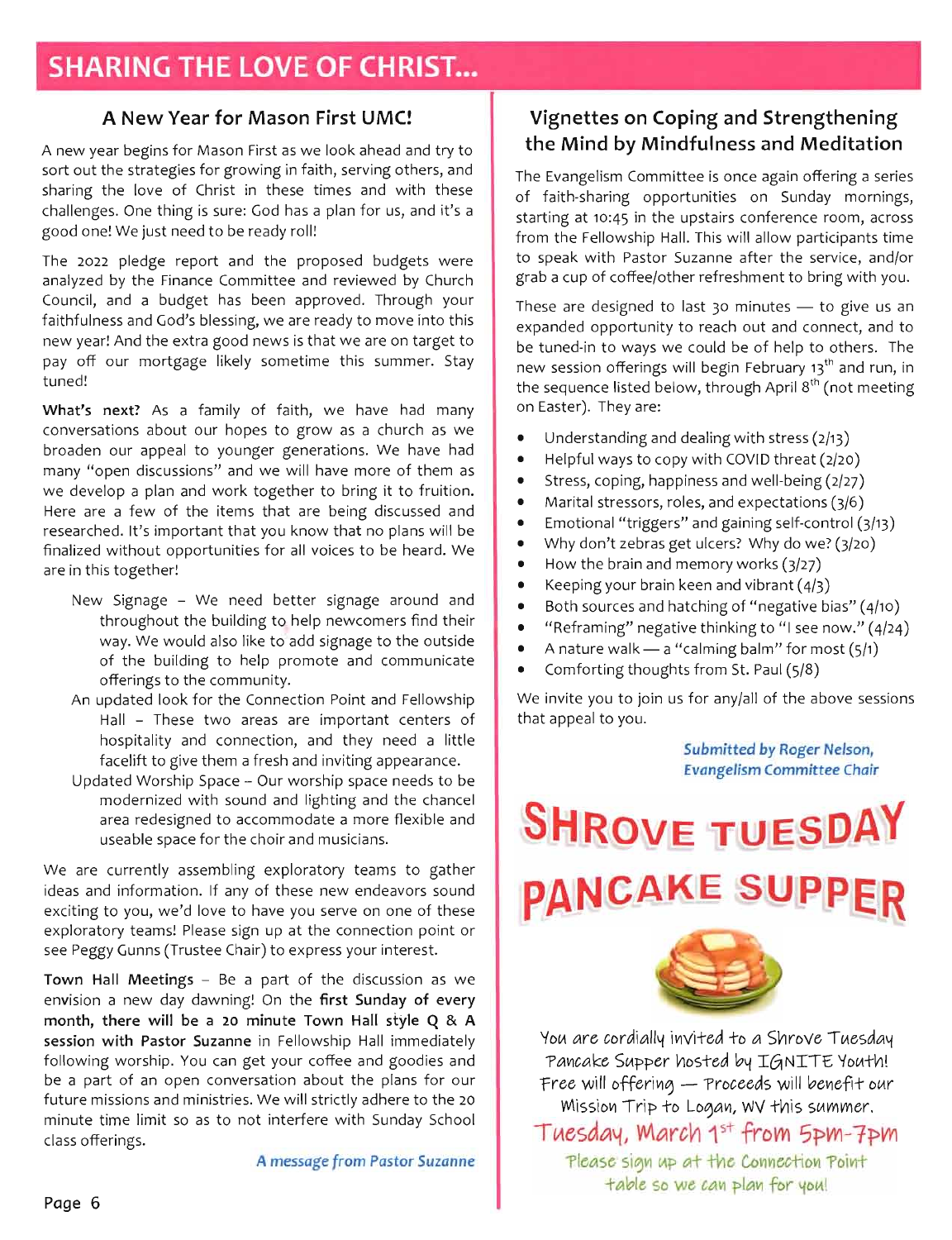

#### **FUN PAGE FOR THE KIDS!**

## A FAVORITE SONG to SING!

Jesus loves me, this I know. For the Bible tells me so. Little ones to him belong; They are weak, but he is strong. Yes, Jesus loves me! Yes, Jesus loves me! Yes, Jesus loves me! The Bible tells me so. T

If yo« only faww my ValtniiM

i





*Directions:*e world encourages people to look out for the seeking and seeking and seeking and seeking and seeking and seeking and seeking and seeking and seeking and seeking and seeking and seeking and seeking and seeking and seeking success, but i Jesus is my Valentine; *the lines below. Put ttie conversation hearts in the correct order by writing the words on*  I talk to Him each day. He never, never leaves me;<br>and always listens when I pray. h 6:8, Go **Yes He is my Valentine;**  *Capitaiization and quotation marks are inciuded.*  there is no love like His. d tells us to live differently. He is the heart of all that is: for Him I breathe and live. He's a Valentine that never lies: never hurts or breaks. He always has forgiven me; for all my past mistakes. If you only knew my Valentine: You would love Him too. For His love is always perfect; o vole a valenting the set of the set of the set of the set of the set of the set of the set of the set of the set of the set of the set of the set of the set of the set of the set of the set of the set of the set of the s His love is always true. trung en listens when I prayer when I pray and I provided the I provided to the I provided to the I provided to the I provided to the I provided to the I provided to the I provided to the I provided to the I provided to th He Is die toait of all #iat Is; so<br>foi or yo<br>He He<br>ly  $\frac{\text{h}_\text{eff}}{\text{h}_\text{eff}}$  and  $\frac{\text{h}}{\text{h}_\text{eff}}$  in , new left for Mm( ) in a heart there is no love like Ms. No love like more like that the second like more like the Ms. No love like more like <br>In the March March March March March March March March March March March March March March March March March M So if your heart is longing; for all my i»st mistakes. Itsus Is my **YaltBtiM** es He Is die Islam<br>Is die Islam<br>Islam talk to Maria day.<br>And Machine hi for a love that never ends. for someone that is faithful; you know you can depend. call upon my Valentine; He'll wash away your sin. He will be your Valentine; and your dearest, dearest friend. **;** 

by: Susan Y Nikitenko

love mercy and to walk humbly with your God." Micah 6:8, NIV A has well what does the LORD require of you? To act justly and to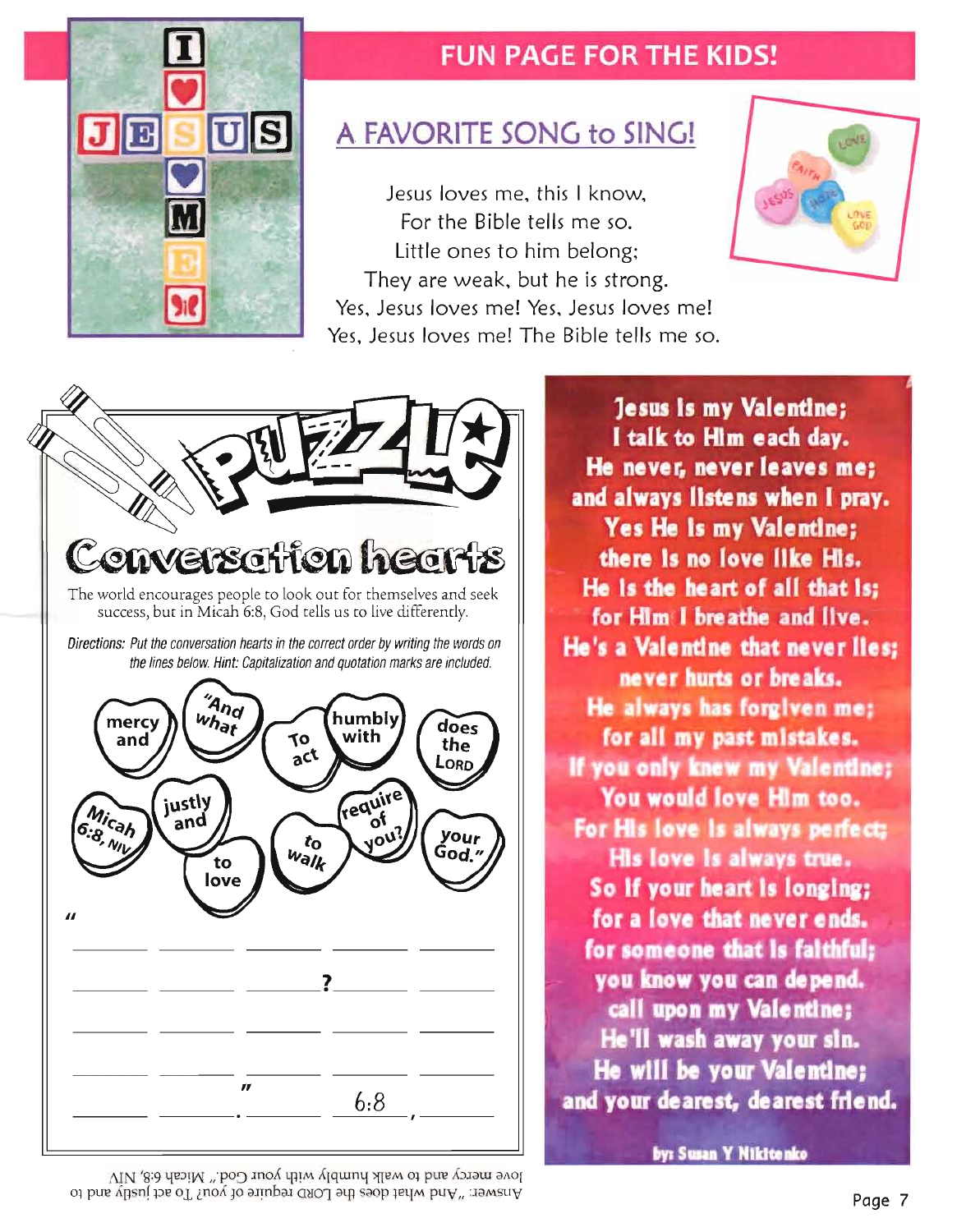

Mason First United Methodist Church

Growing in Faith, Serving Others, Sharing the Love of Christ

201 E. Ash Street \* Mason MI 48854 Phone: (517) 676 9449 www.masonfirst.org

**NON PROFIT ORGANIZATION** U.S. POSTAGE PAID PERMIT#47 MASON MI 48854 1775

**Return Service Requested** 

#### With ever-changing wintry weather, snow days are a possibility...



In the case of Sunday church service being cancelled, we will try to change the message on the church answering **Reduct M**<br>Reference<br>Property machine by Saturday night at 6PM, but will absolutely do it no later than 7AM on Sunday. Please call 676-9449 and listen to the message to see if church is cancelled - we will also post on our church Facebook page, Mason First United Methodist Church Connection.

THANK YOU for your understanding as we navigate through the season.

And please, If you know someone in the congregation who may not be online to get notifications, help us get the word out about cancellations by simply giving him/her a call. THANKS!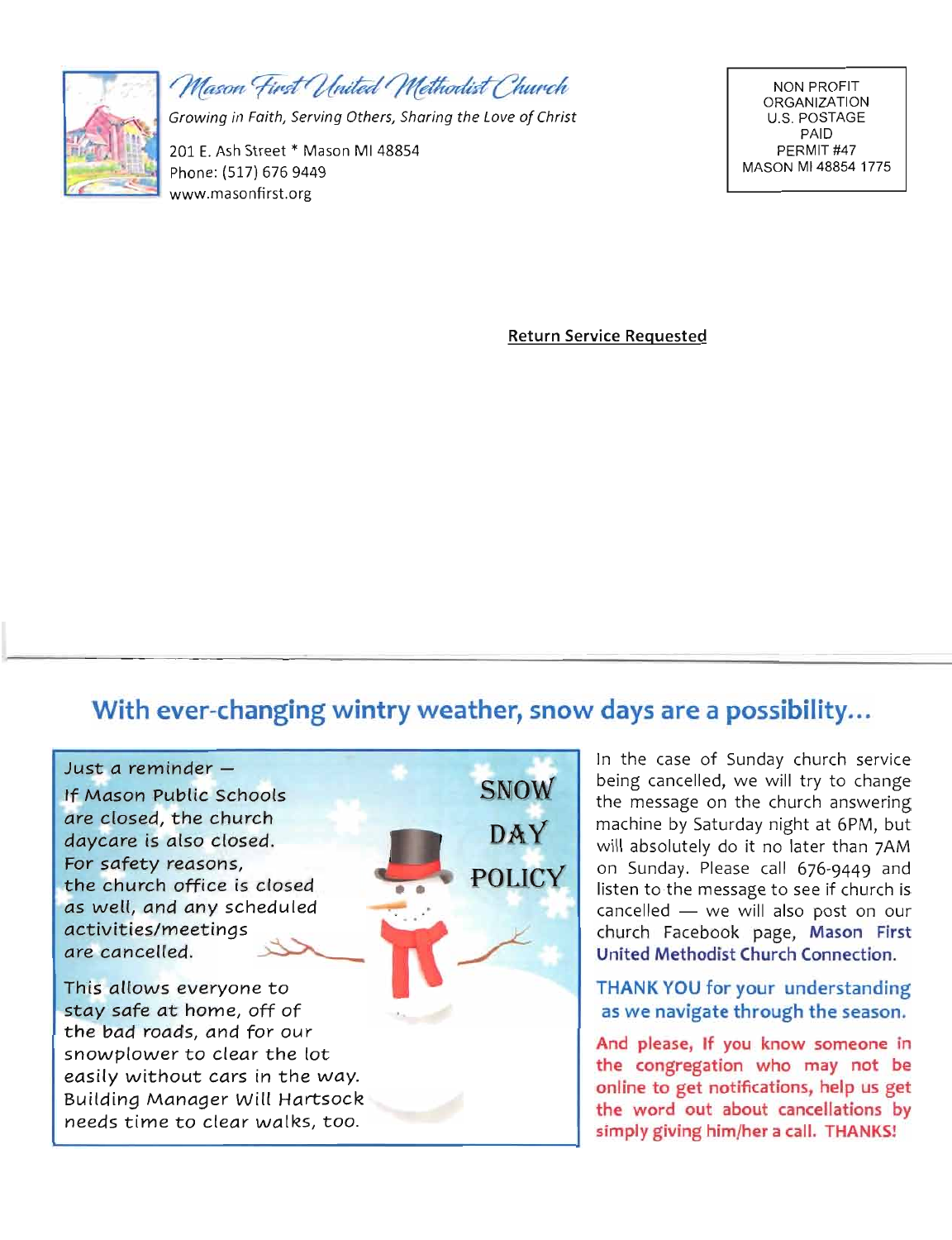

| Dwayne Bagley 10   |
|--------------------|
| Tim Crandall  10   |
| Jason Darling 11   |
| Jamie Whitmyer  11 |
| Alexis Bayer  11   |
| Greg McDonald 12   |
| Lynn Whipple  13   |
| Lee Heaviland 14   |
|                    |



| FEBRUARY<br><b>ANNIVERSARIES</b>                          |  |
|-----------------------------------------------------------|--|
| Linda & Charles Simpson 12                                |  |
| Larry & Gail Ried 14                                      |  |
| Jerry & Dorothy Spink 14                                  |  |
| Celebrating their 75 <sup>th</sup> Anniversary this year! |  |
| Mark & Kim Wolfgang 24                                    |  |
| John & Jan Dodge 25                                       |  |

| Monique Leonard  15               |  |
|-----------------------------------|--|
| D.J. Ireland 15                   |  |
| Judy Marlan  15                   |  |
| Jen Harnick 16                    |  |
| Mary Berneske 17                  |  |
| Robert Hundley  18                |  |
| Erika Jachalke 18                 |  |
| Logan Guthrie  19                 |  |
| Julia Droscha  19                 |  |
| Lynda Carlson  20                 |  |
|                                   |  |
| Nancy Collins  22                 |  |
| Austin Lautzenheiser 22           |  |
|                                   |  |
| Millie Berridge  22               |  |
|                                   |  |
| Martha Hosek 28                   |  |
| Connie Bartlett  28               |  |
|                                   |  |
|                                   |  |
| If your birthday or anniversary   |  |
| is not listed here and you would  |  |
| like it to be, please contact the |  |
| church office so we can add it to |  |
| our records and publish it.       |  |
|                                   |  |
|                                   |  |
| Thank You notes received          |  |
| by the church are posted on       |  |
| the bulletin board in the hall    |  |
| across from the kitchen.          |  |

Mary Berneske 17